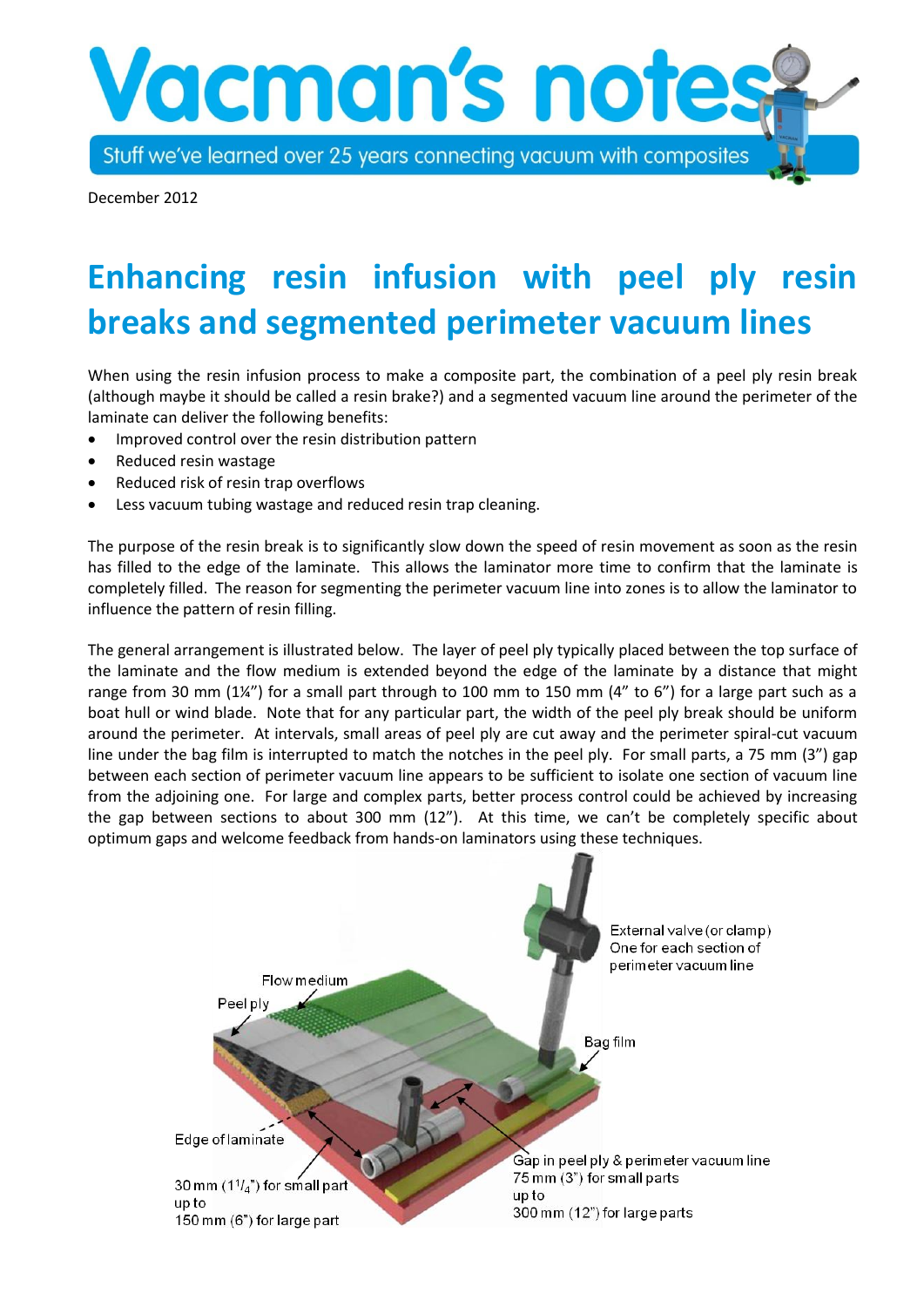Each section of perimeter vacuum line must have its own exit from the vacuum bag. This external vacuum tube can be fitted with a valve as shown, or be of sufficient length to allow it to be clamped off without stressing the penetration through the bag. If the resin trap has sufficient vacuum connections on its lid, each of these external lines can be run directly to the resin trap (left hand illustration below). If the resin trap lid does not have sufficient connections, external lines may be grouped together via Tees, as in the right hand illustration. Having each vacuum line run directly to the resin trap allows optimum process control.



*Optimal arrangement of vacuum tubing (where resin trap has enough connections)*



*Compromise arrangement of vacuum tubing (where resin trap does not have enough connections)*

## **Controlling resin flow through a laminate**

If the resin front is moving too fast towards a section of the perimeter, or if the resin enters the peel ply resin break of a zone, the external valve for that zone should be closed or the tube clamped off. If zones are closed off as they fill with resin, the discharge of resin from the part can be completely avoided. If difficulty is encountered filling a particular portion of the part, vacuum can be maintained on the appropriate zone(s) until resin filling is complete.